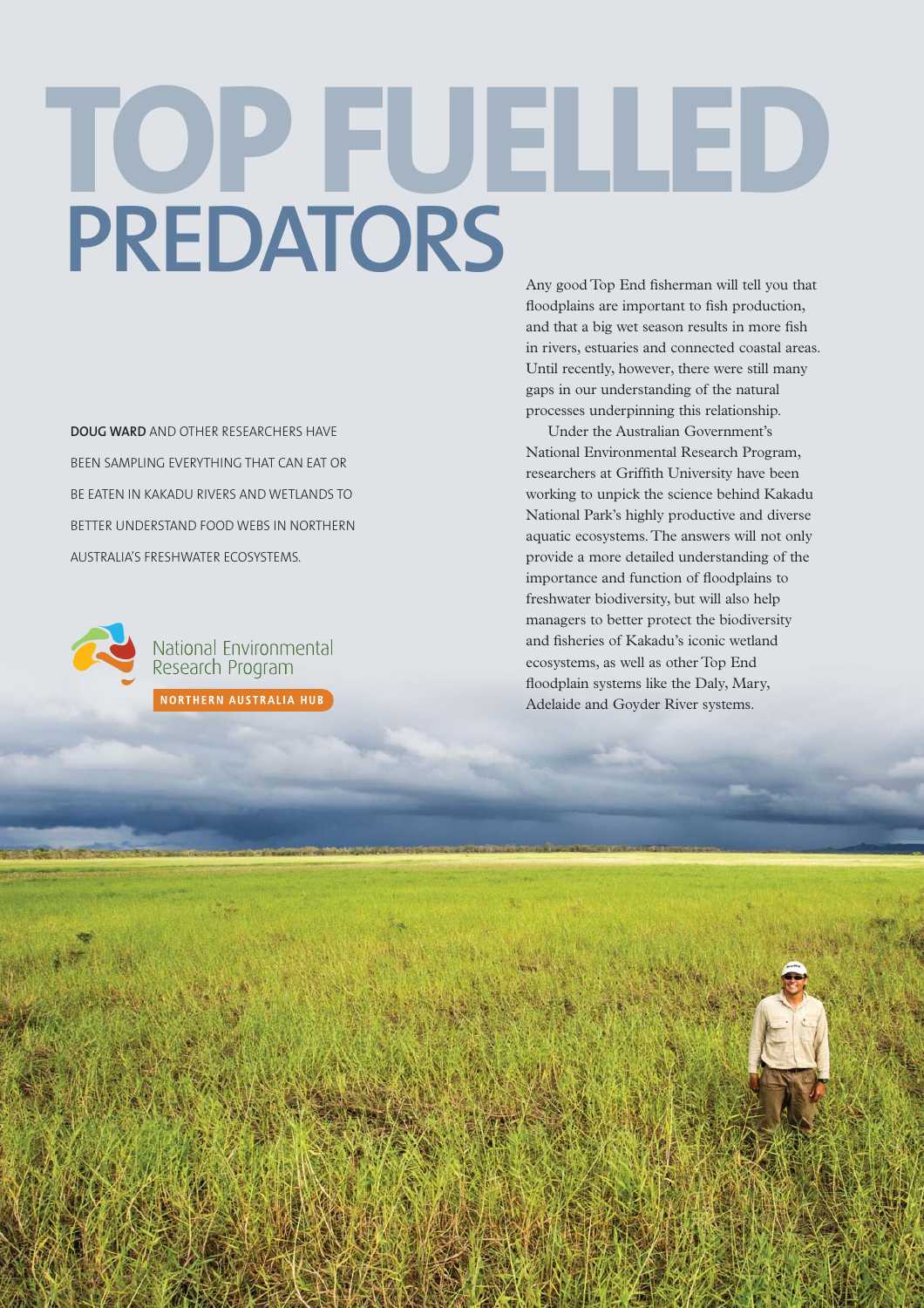#### DOUG WARD | **KAKADU PREDATORS**

## **The big wet**

The amount of floodplain inundated over the wet season greatly influences the extent of habitat available to aquatic animals. Analysis of satellite images from 1985 to 2011 (see map) shows that after each wet season (March/April), on average, some 1800 square kilometres  $(km<sup>2</sup>)$  of the entire Alligator Rivers region are underwater. This ranges between about  $1300 \text{ km}^2$  in a drier year, to nearly  $2300 \text{ km}^2$  in a wet year. On average, the flood extent recedes to about 25–30 per cent by August/September.

Earlier work has shown that at a broad scale, larger flooding areas and longer duration does increase productivity, however, researchers wanted to find out more about what is happening in these flooded areas that fuels the food chain, and whether some food sources or specific locations on floodplains are more important than others in supporting aquatic food webs in the north. The study area was the Alligator Rivers region which is located entirely within the Kakadu National Park, and has no dams or water extraction. In systems where water is caught in dams or extracted for agriculture, reducing the extent and duration of water on floodplains would be expected to reduce fish productivity.

> An example of the extent of para grass in Kakadu National Park. Photo Michael Douglas.



Flood inundation frequency can be used to represent the duration of flood inundation — the deeper 'blue' areas are inundated for the longest periods. Inundation frequency was calculated by assigning 1 to a flooded state and 0 to a non-flooded state, then adding the incidence of inundation over 17 image captures.

#### **Food cycles**

Stable isotope analysis is a technique that allows researchers to trace the chemical signatures of different plants and algae up the food chain. In 2012, the team began collecting samples of plants, algae, leaf litter, plankton, insects, prawns and fish from across the rivers and floodplains of Kakadu National Park. They also worked with Traditional Owners to obtain samples of crocodiles, wallabies and magpie geese eggs.

Senior research fellow Doug Ward says the chemical analysis shows that animals at the top of Kakadu's aquatic food webs are highly dependent on food resources that originate from floodplains or the surrounding savannas. As much as 80 per cent of the diet of larger fish and crocodiles came from floodplain sources. At the top of the food chain, half of the crocodiles' diets were made up of mammals from the surrounding savanna—mainly wallabies and pigs.

Interestingly, the research found that while the small insects and fish at the bottom of the food chain were consuming a wide variety of plants and algae, as you moved further up the food chain, one type of food source became increasingly important—epiphytic algae.

"This indicates that epiphytic algae is a higher quality food resource than other plants and algae," Doug said.

## **Plant architecture and light**

Epiphytic algae grows as a film over the submerged leaves and stems of plants. The quantity of algae produced is strongly influenced by the amount of light that can reach the algae, rather than the surface area of the plants.

"Submerged aquatic plants, such as hornwort, bladderwort and najas, with lots of branching and open structures, produced the most algaeup to four times more than dense grasses. On the other hand, aquatic grasses and, in particular two very dense exotic grasses, para grass and olive hymenachne, are the least productive to algae," Doug said.

"These two highly invasive species are now established in parts of the Kakadu floodplains. If they continue to spread and become denser, we would expect fish productivity to decline due to a reduction in epiphytic algae."